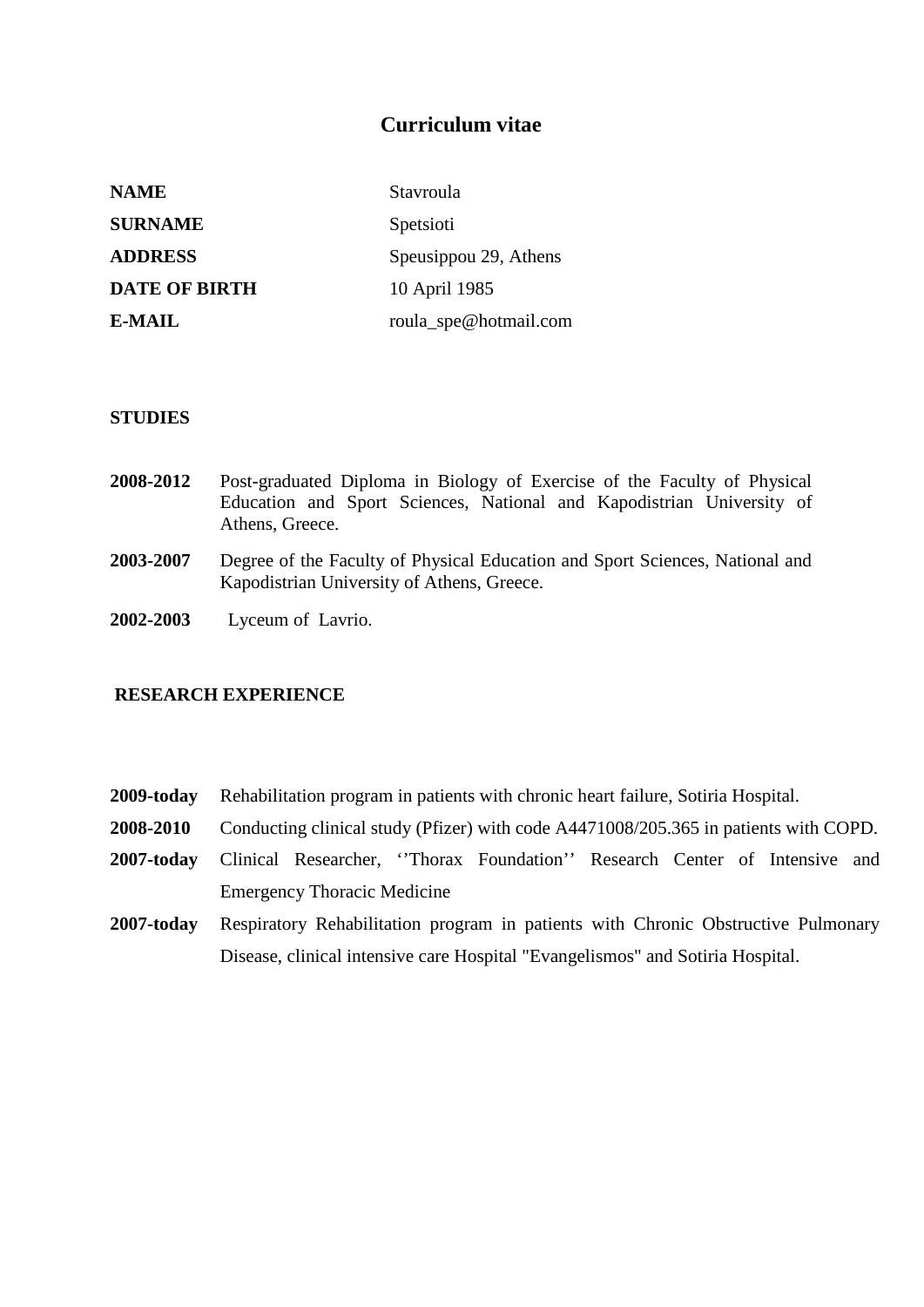#### Spetsioti Stavroula

## **PUBLICATIONS IN JOURNALS**

- 1. Louvaris Z, Kortianou EA, **Spetsioti S**, Vasilopoulou M, Nasis I, Asimakos A, Zakynthinos SG, Vogiatzis I. [Intensity of daily physical activity is associated with central](http://www.ncbi.nlm.nih.gov/pubmed/23845982)  [hemodynamic and leg muscle oxygen availability in COPD.](http://www.ncbi.nlm.nih.gov/pubmed/23845982) **J Appl Physiol**. 2013 Jul 11.
- 2. Vasilopoulou MK, Vogiatzis I,Nasis I, **Spetsioti S**, Cherouveim E, Koskolou M, Kortianou EA, Louvaris Z, Kaltsakas G, Koutsoukou A, Koulouris NG, Alchanatis M. On- [and off-exercise kinetics of cardiac output in response to cycling and walking in](http://www.ncbi.nlm.nih.gov/pubmed/22484002)  [COPD patients with GOLD Stages I-IV.](http://www.ncbi.nlm.nih.gov/pubmed/22484002) **Respir Physiol Neurobiol**. 2012 May 31;181(3):351-8.
- 3. Vogiatzis I, Andrianopoulos V, Louvaris Z, Cherouveim E, **Spetsioti** S, Vasilopoulou M, Athanasopoulos D. [Quadriceps muscle blood flow and oxygen availability during](http://www.ncbi.nlm.nih.gov/pubmed/21590577)  [repetitive bouts of isometric exercise in simulated sailing.](http://www.ncbi.nlm.nih.gov/pubmed/21590577) **J Sports Sci**. 2011;29(10):1041-9.
- 4. Vogiatzis I, Terzis G, Stratakos G, Cherouveim E, Athanasopoulos D, **Spetsioti S**, Nasis I, Manta P, Roussos C, Zakynthinos S. [Effect of pulmonary rehabilitation on peripheral](http://www.ncbi.nlm.nih.gov/pubmed/21493697)  [muscle fiber remodeling in patients with COPD in GOLD stages II to IV.](http://www.ncbi.nlm.nih.gov/pubmed/21493697) **Chest**. 2011;140(3):744-52.